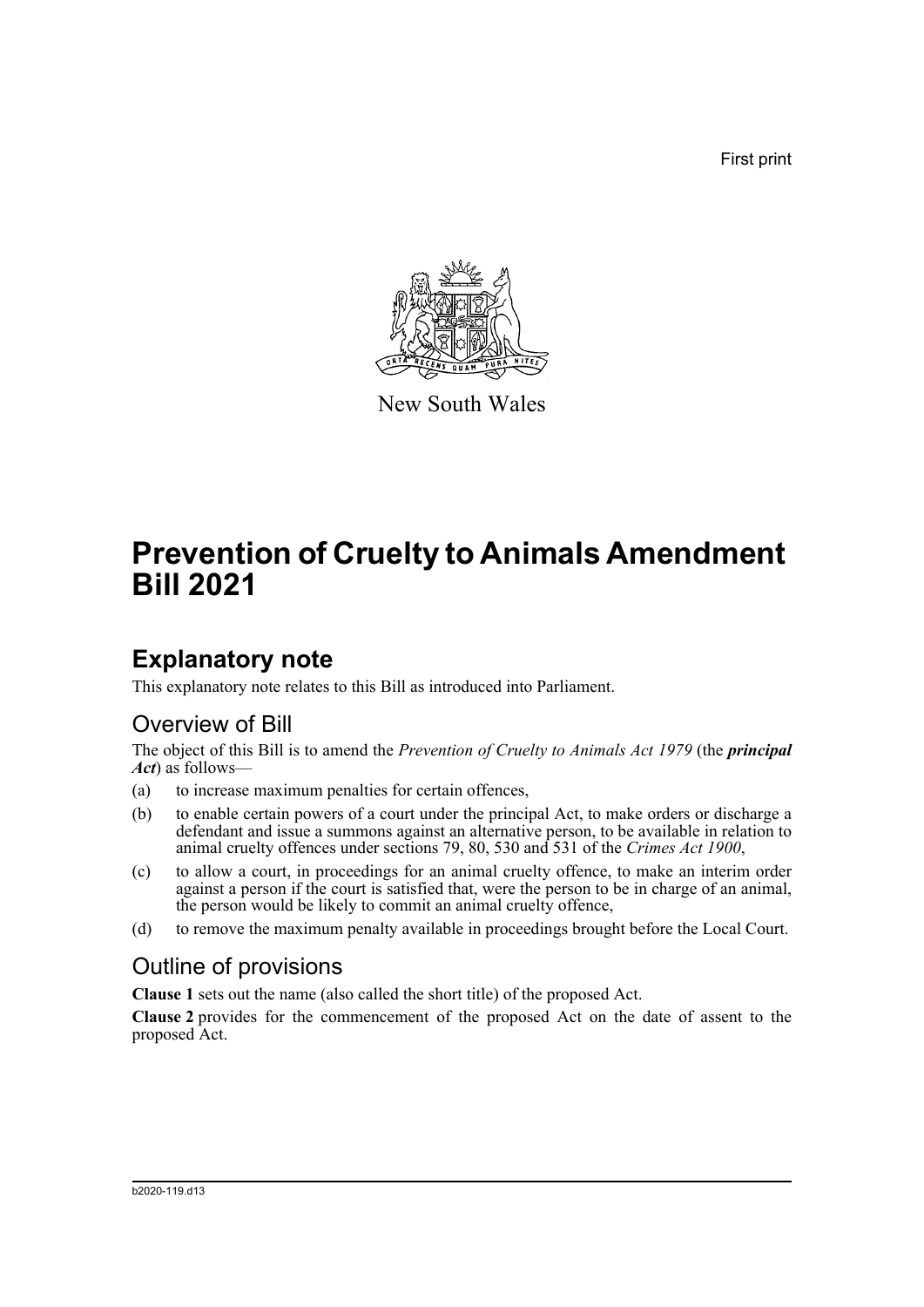#### **Schedule 1 Amendment of Prevention of Cruelty to Animals Act 1979 No 200**

#### **Increased penalties**

**Schedule 1[3]–[5] and [8]** increase maximum penalties for cruelty to animals, aggravated cruelty to animals, failure to provide animals with food, drink or shelter, failure to comply with a summons to produce an animal and failure to comply with an order to dispose of an animal or to not have certain responsibilities in respect of an animal.

**Schedule 1[14]** removes the maximum penalty, currently 200 penalty units, available to a magistrate for an offence in Local Court proceedings.

#### **Orders available for animal cruelty offences**

**Schedule 1[1]** defines an *animal cruelty offence* as an offence under the principal Act or sections 79, 80, 530 or 531 of the *Crimes Act 1900*.

**Schedule 1[6]** defines a *disqualification order* as an order that a person must not, for a period specified in the order, have certain responsibilities for an animal.

**Schedule 1[7], [9] and [13]** provide that the following orders, currently available in relation to certain offences under the principal Act and regulations, may be made in relation to an animal cruelty offence—

- (a) production of an animal under section 29,
- (b) destruction of an animal under section 30,
- (c) payment of care and maintenance costs of an animal under section 30A,
- (d) disposal of an animal under section 31,
- (e) a disqualification order under section 31,
- (f) discharge of a defendant from proceedings and issuing of a summons against an alternative person for the animal cruelty offence under section 33.

**Schedule 1[11]** provides that a court may, in proceedings against a person for an animal cruelty offence, make an interim disqualification order against the person if the court is satisfied that the person would be likely to commit an animal cruelty offence if the person were in charge of an animal.

The interim disqualification order does not apply to an animal if the person is in charge of the animal at the time of the proceedings. The interim disqualification order expires on completion of relevant proceedings against the person or at the end of the period of the order. A penalty of 50 penalty units or imprisonment for 6 months, or both, applies for failure to comply with an interim disqualification order.

**Schedule 1[2], [10] and [12]** make consequential amendments.

**Schedule 1[15]** inserts savings and transitional provisions.

#### **Schedule 2 Amendment of Prevention of Cruelty to Animals Regulation 2012**

**Schedule 2** increases maximum penalties for certain penalty notice offences.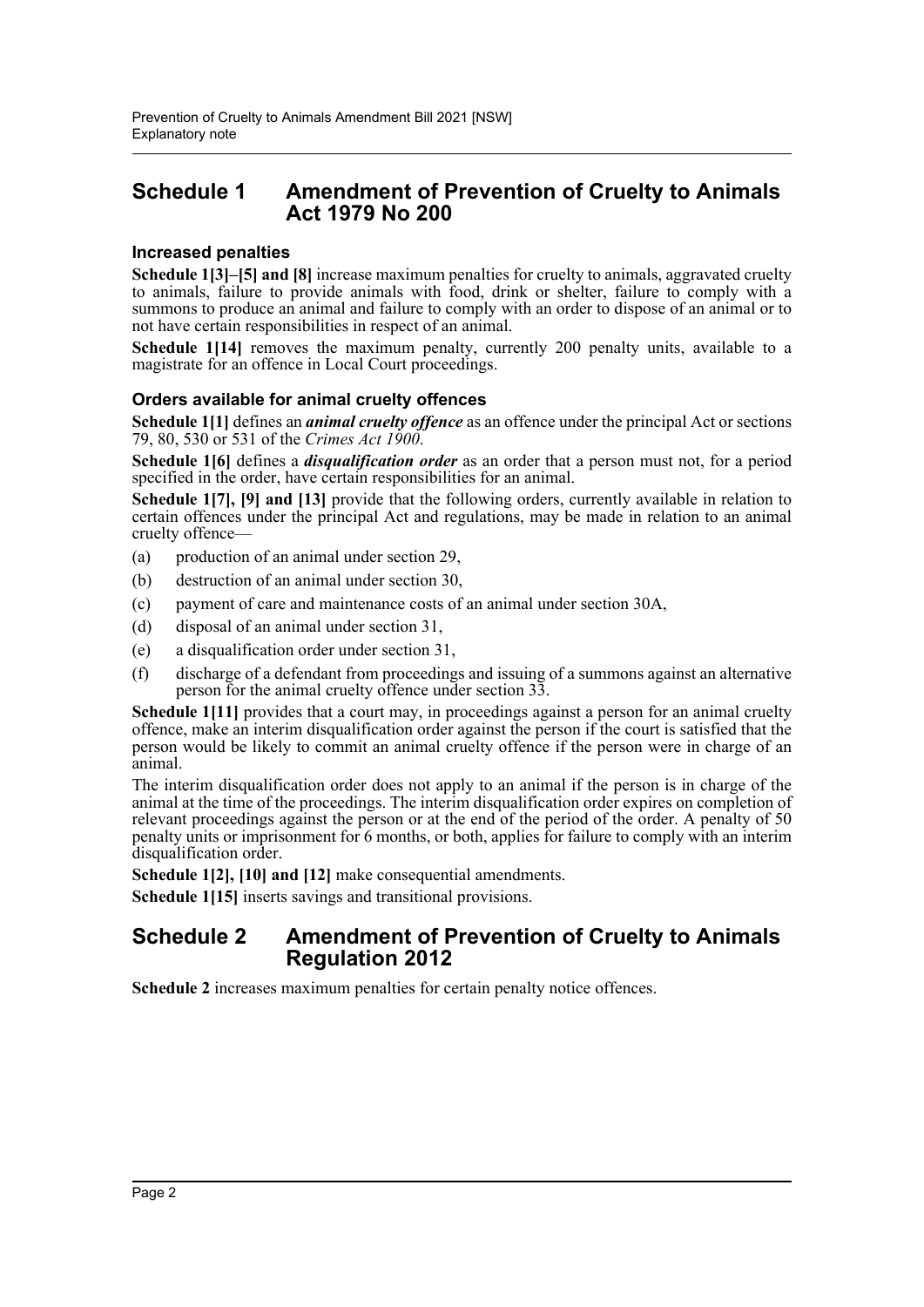First print



New South Wales

# **Prevention of Cruelty to Animals Amendment Bill 2021**

## **Contents**

|                   |                                                                      | Page |
|-------------------|----------------------------------------------------------------------|------|
|                   | Name of Act                                                          | 2    |
|                   | Commencement                                                         | 2    |
| Schedule 1        | Amendment of Prevention of Cruelty to Animals Act 1979 No 200        | 3    |
| <b>Schedule 2</b> | <b>Amendment of Prevention of Cruelty to Animals Regulation 2012</b> | 6    |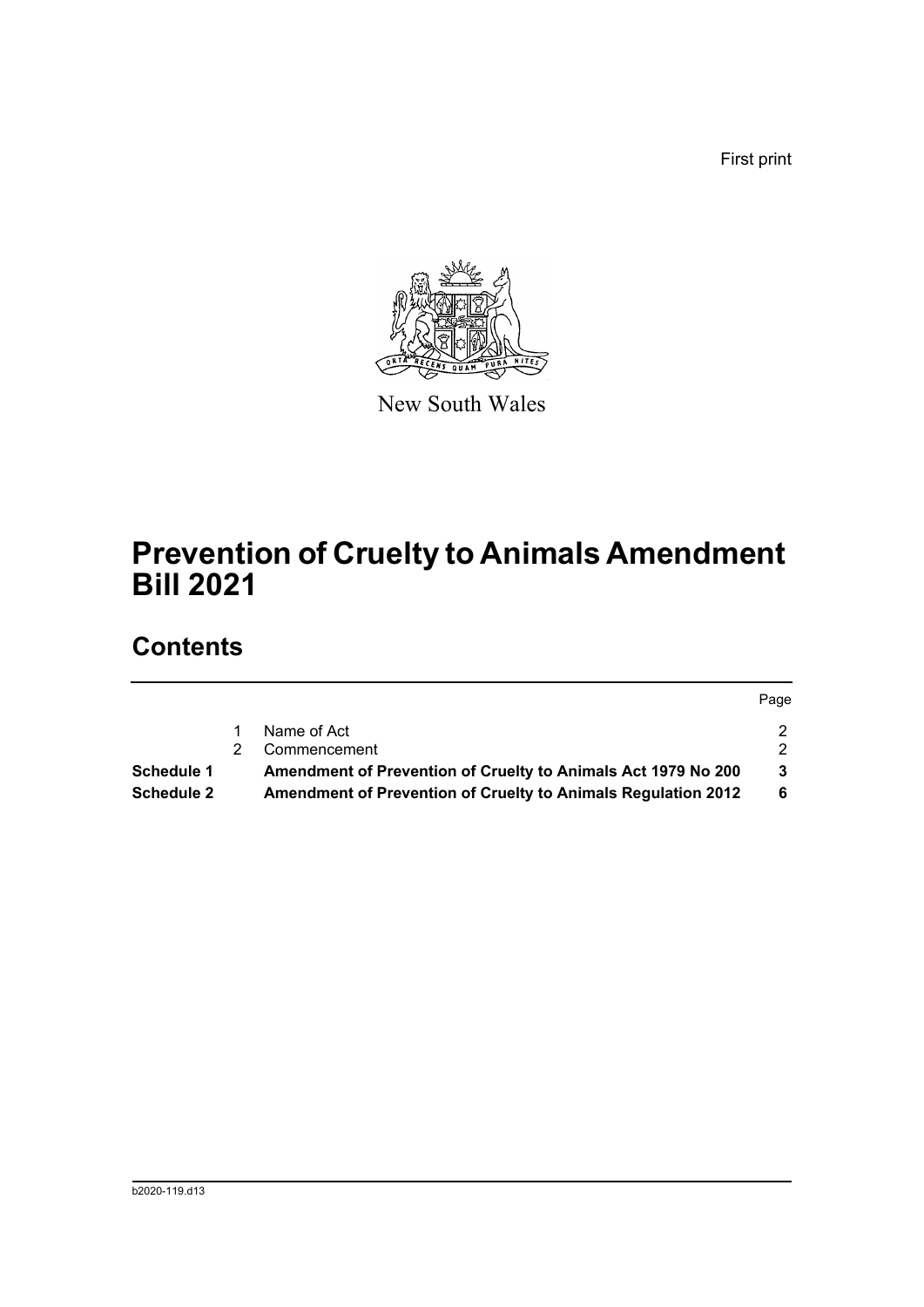

New South Wales

# **Prevention of Cruelty to Animals Amendment Bill 2021**

No , 2021

#### **A Bill for**

An Act to amend the *Prevention of Cruelty to Animals Act 1979* to increase penalties for certain animal welfare offences; and for other purposes.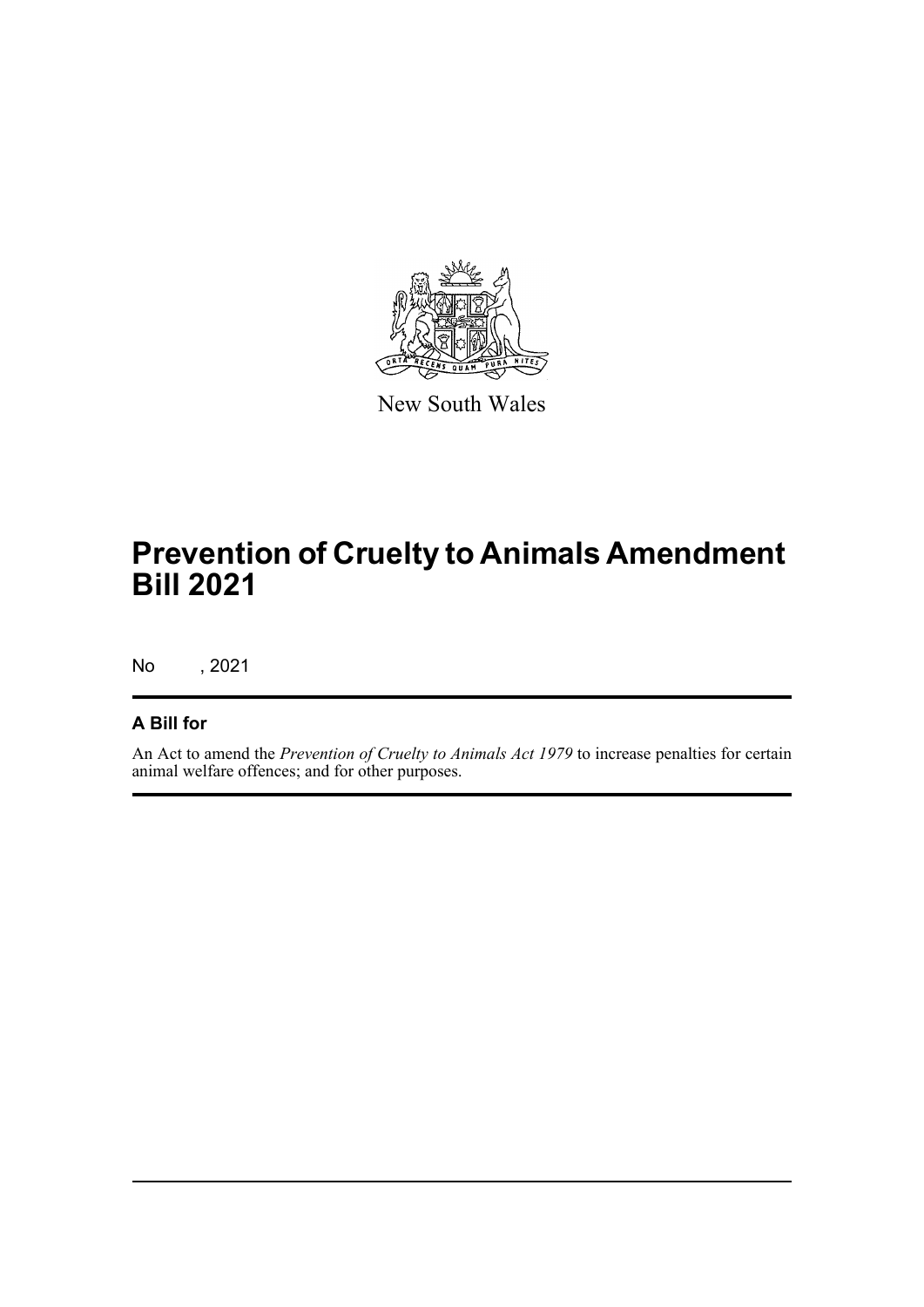Prevention of Cruelty to Animals Amendment Bill 2021 [NSW]

<span id="page-4-1"></span><span id="page-4-0"></span>

| The Legislature of New South Wales enacts—                           |                |
|----------------------------------------------------------------------|----------------|
| Name of Act                                                          | $\mathcal{P}$  |
| This Act is the Prevention of Cruelty to Animals Amendment Act 2021. | 3              |
| <b>Commencement</b>                                                  | $\overline{a}$ |
| This Act commences on the date of assent to this Act.                | 5              |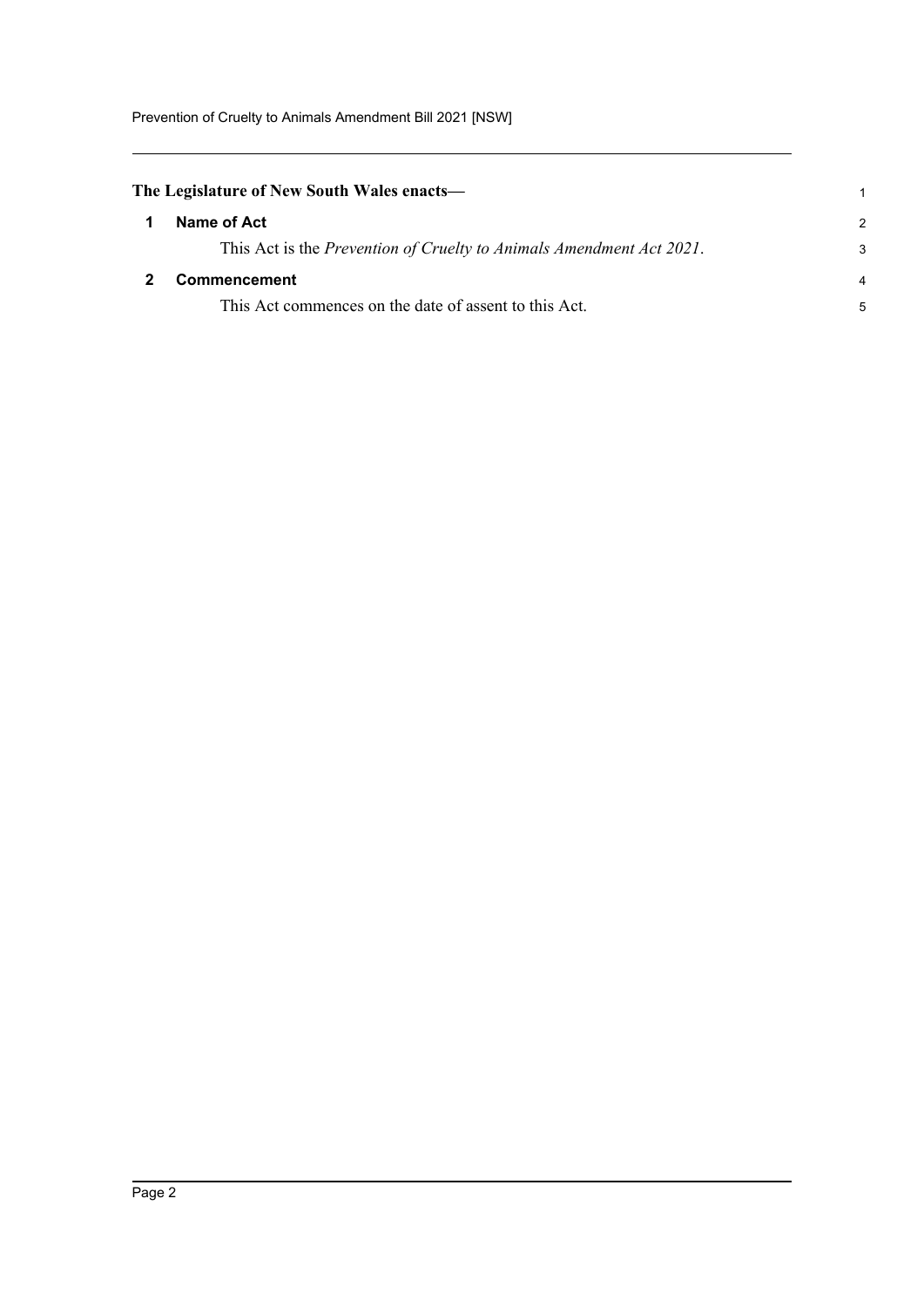<span id="page-5-0"></span>

|     | <b>Schedule 1</b>                                                |                    | <b>Amendment of Prevention of Cruelty to Animals</b><br><b>Act 1979 No 200</b>                                                                                                                       | $\mathbf{1}$<br>$\boldsymbol{2}$ |
|-----|------------------------------------------------------------------|--------------------|------------------------------------------------------------------------------------------------------------------------------------------------------------------------------------------------------|----------------------------------|
| [1] | <b>Section 4 Definitions</b>                                     |                    |                                                                                                                                                                                                      | 3                                |
|     | Insert in alphabetical order in section $4(1)$ —                 |                    |                                                                                                                                                                                                      |                                  |
|     |                                                                  |                    | animal cruelty offence means-                                                                                                                                                                        | 5                                |
|     |                                                                  | (a)                | an offence under this Act in relation to an animal, or                                                                                                                                               | $\,6$                            |
|     |                                                                  | (b)                | an offence against section 79, 80, 530 or 531 of the Crimes Act 1900.                                                                                                                                | $\overline{7}$                   |
| [2] |                                                                  | Section 4(1)       |                                                                                                                                                                                                      | 8                                |
|     |                                                                  |                    | Omit the definition of court.                                                                                                                                                                        | 9                                |
| [3] |                                                                  |                    | <b>Section 5 Cruelty to animals</b>                                                                                                                                                                  | 10                               |
|     |                                                                  |                    | Omit the penalty provision. Insert instead—                                                                                                                                                          | 11                               |
|     |                                                                  |                    | Maximum penalty-                                                                                                                                                                                     | 12                               |
|     |                                                                  | (a)                | for a corporation—2,000 penalty units, or                                                                                                                                                            | 13                               |
|     |                                                                  | (b)                | for an individual—400 penalty units or imprisonment for 1 year, or<br>both.                                                                                                                          | 14<br>15                         |
| [4] | Section 6 Aggravated cruelty to animals                          |                    |                                                                                                                                                                                                      | 16                               |
|     | Omit the penalty provision from section $6(1)$ . Insert instead— |                    |                                                                                                                                                                                                      |                                  |
|     |                                                                  |                    | Maximum penalty-                                                                                                                                                                                     | 18                               |
|     |                                                                  | (a)                | for a corporation— $5,000$ penalty units, or                                                                                                                                                         | 19                               |
|     |                                                                  | (b)                | for an individual— $1,000$ penalty units or imprisonment for 2 years, or<br>both.                                                                                                                    | 20<br>21                         |
| [5] |                                                                  |                    | Section 8 Animals to be provided with food, drink or shelter                                                                                                                                         | 22                               |
|     |                                                                  |                    | Omit the penalty provision from section $8(1)$ . Insert instead—                                                                                                                                     | 23                               |
|     |                                                                  |                    | Maximum penalty-                                                                                                                                                                                     | 24                               |
|     |                                                                  | (a)                | for a corporation—750 penalty units, or                                                                                                                                                              | 25                               |
|     |                                                                  | (b)                | for an individual— $150$ penalty units or imprisonment for 6 months, or<br>both.                                                                                                                     | 26<br>27                         |
| [6] | <b>Section 26</b>                                                |                    |                                                                                                                                                                                                      | 28                               |
|     | Insert before section 26AA—                                      |                    |                                                                                                                                                                                                      | 29                               |
|     | 26                                                               | <b>Definitions</b> |                                                                                                                                                                                                      | 30                               |
|     |                                                                  |                    | In this Part-                                                                                                                                                                                        | 31                               |
|     |                                                                  |                    | <i>disqualification order</i> means an order that a person must not, for the period<br>specified in the order, do one or more of the following—                                                      | 32<br>33                         |
|     |                                                                  | (a)                | purchase or acquire, or take possession or custody of, an animal,                                                                                                                                    | 34                               |
|     |                                                                  | (b)                | keep, or participate in keeping, an animal,                                                                                                                                                          | 35                               |
|     |                                                                  | (c)                | be party to an arrangement under which the person is entitled to control<br>or influence the keeping of an animal, including an animal owned by<br>another person or in another person's possession, | 36<br>37<br>38                   |
|     |                                                                  | (d)                | otherwise be involved with the keeping or care of an animal, including<br>an animal owned by another person or in another person's possession.                                                       | 39<br>40                         |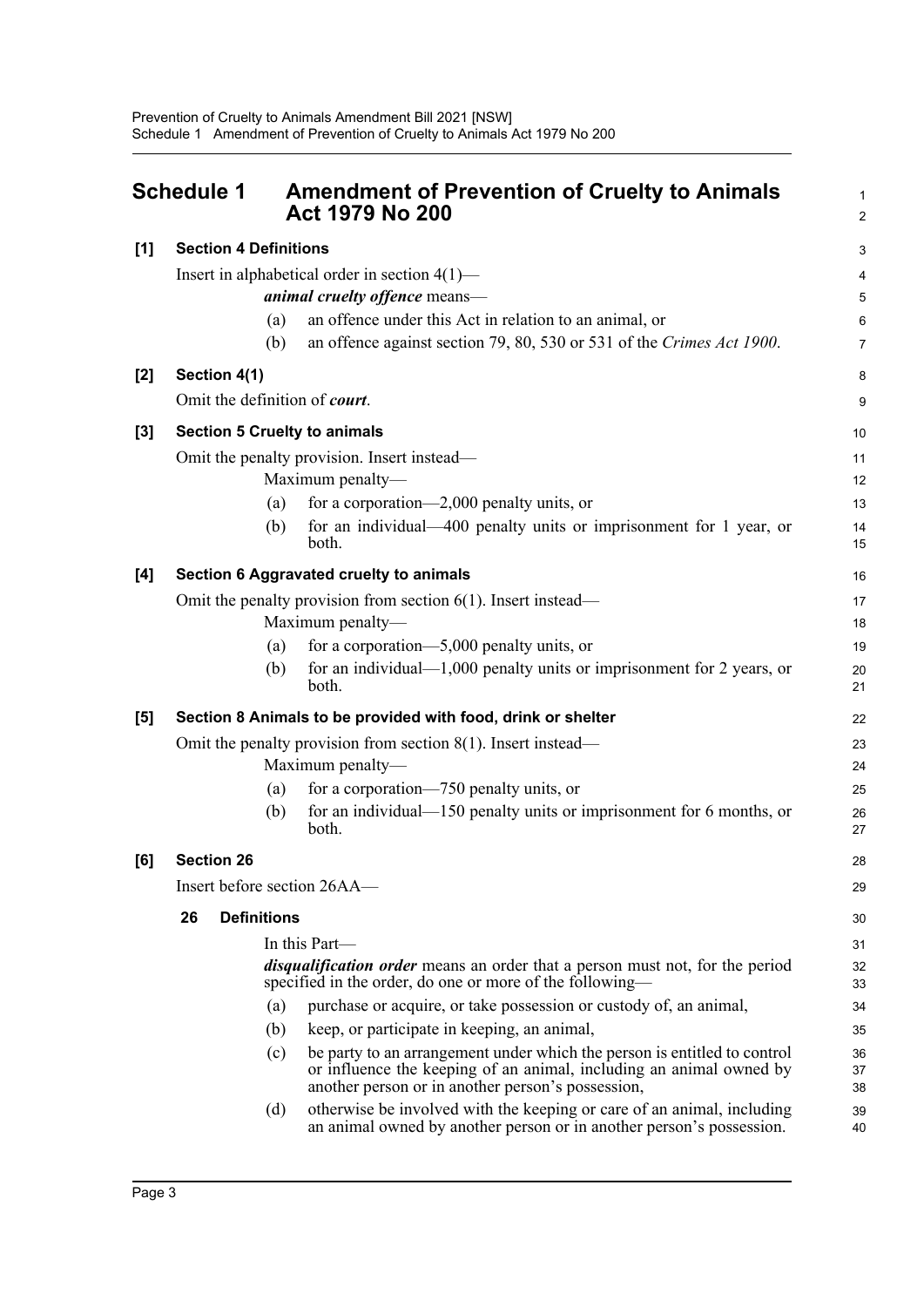Prevention of Cruelty to Animals Amendment Bill 2021 [NSW] Schedule 1 Amendment of Prevention of Cruelty to Animals Act 1979 No 200

| [7]    | Section 29 Court may order production of animal |                       |     | $\mathbf{1}$                                                                                                                                                                                                                                                                                                      |                           |
|--------|-------------------------------------------------|-----------------------|-----|-------------------------------------------------------------------------------------------------------------------------------------------------------------------------------------------------------------------------------------------------------------------------------------------------------------------|---------------------------|
|        |                                                 |                       |     | Omit "offence against this Act or the regulations is being, or has been, committed in respect<br>of an animal, a Magistrate" from section 29(1).                                                                                                                                                                  | $\sqrt{2}$<br>3           |
|        |                                                 |                       |     | Insert instead "animal cruelty offence is being, or has been, committed, a court".                                                                                                                                                                                                                                | 4                         |
| [8]    |                                                 | Sections 29 and 31(3) |     |                                                                                                                                                                                                                                                                                                                   | 5                         |
|        |                                                 |                       |     | Omit the penalty provisions. Insert instead—<br>Maximum penalty—50 penalty units or imprisonment for 6 months, or both.                                                                                                                                                                                           | $\,6\,$<br>$\overline{7}$ |
| [9]    |                                                 |                       |     | Sections 30(1)(a), 30A(1) and 33(1)                                                                                                                                                                                                                                                                               | 8                         |
|        |                                                 |                       |     | Omit "offence against this Act or the regulations in respect of an animal".                                                                                                                                                                                                                                       | 9                         |
|        |                                                 |                       |     | Insert instead "animal cruelty offence".                                                                                                                                                                                                                                                                          | 10                        |
| $[10]$ |                                                 | Section 30A(11)       |     |                                                                                                                                                                                                                                                                                                                   | 11                        |
|        |                                                 |                       |     | Omit the definition of <i>court</i> .                                                                                                                                                                                                                                                                             | 12                        |
| [11]   |                                                 | <b>Section 30B</b>    |     |                                                                                                                                                                                                                                                                                                                   | 13                        |
|        |                                                 |                       |     | Insert after section 30A—                                                                                                                                                                                                                                                                                         | 14                        |
|        | 30 <sub>B</sub>                                 |                       |     | Court may make interim disqualification order during proceedings                                                                                                                                                                                                                                                  | 15                        |
|        |                                                 | (1)                   |     | In proceedings against a person for an animal cruelty offence, if a court is<br>satisfied that, were the person to be in charge of an animal, the person would<br>be likely to commit another animal cruelty offence, the court may make a<br>disqualification order (an <i>interim disqualification order</i> ). | 16<br>17<br>18<br>19      |
|        |                                                 | (2)                   |     | An interim disqualification order does not apply in relation to an animal if, at<br>the time of the order, the person was a person in charge of the animal.                                                                                                                                                       | 20<br>21                  |
|        |                                                 | (3)                   |     | An interim disqualification order ceases to have effect on the earlier of—                                                                                                                                                                                                                                        | 22                        |
|        |                                                 |                       | (a) | completion of all proceedings against the person under this Act or<br>section 79, 80, 530 or 531 of the <i>Crimes Act</i> 1900, or                                                                                                                                                                                | 23<br>24                  |
|        |                                                 |                       | (b) | the end of the period of the order specified by the court.                                                                                                                                                                                                                                                        | 25                        |
|        |                                                 | (4)                   |     | A person must not fail to comply with an interim disqualification order.                                                                                                                                                                                                                                          | 26                        |
|        |                                                 |                       |     | Maximum penalty—50 penalty units or imprisonment for 6 months, or both.                                                                                                                                                                                                                                           | 27                        |
| $[12]$ |                                                 | Section 31, heading   |     |                                                                                                                                                                                                                                                                                                                   | 28                        |
|        |                                                 |                       |     | Omit "relating to convicted persons". Insert instead "following conviction".                                                                                                                                                                                                                                      | 29                        |
| $[13]$ |                                                 | Section 31(1)-(1B)    |     |                                                                                                                                                                                                                                                                                                                   |                           |
|        |                                                 |                       |     | Omit section 31(1). Insert instead—                                                                                                                                                                                                                                                                               | 31                        |
|        |                                                 | (1)                   |     | If a court has convicted a person of an animal cruelty offence and the court is<br>satisfied that, were the person to be in charge of an animal, the person would<br>be likely to commit another animal cruelty offence, the court may make either<br>or both of the following orders—                            | 32<br>33<br>34<br>35      |
|        |                                                 |                       | (a) | an order for the disposal of an animal of which the person is a person in<br>charge,                                                                                                                                                                                                                              | 36<br>37                  |
|        |                                                 |                       | (b) | a disqualification order.                                                                                                                                                                                                                                                                                         | 38                        |
|        |                                                 | (1A)                  |     | An order under subsection $(1)(a)$ may require the disposal by a date or within<br>a period specified by the court.                                                                                                                                                                                               | 39<br>40                  |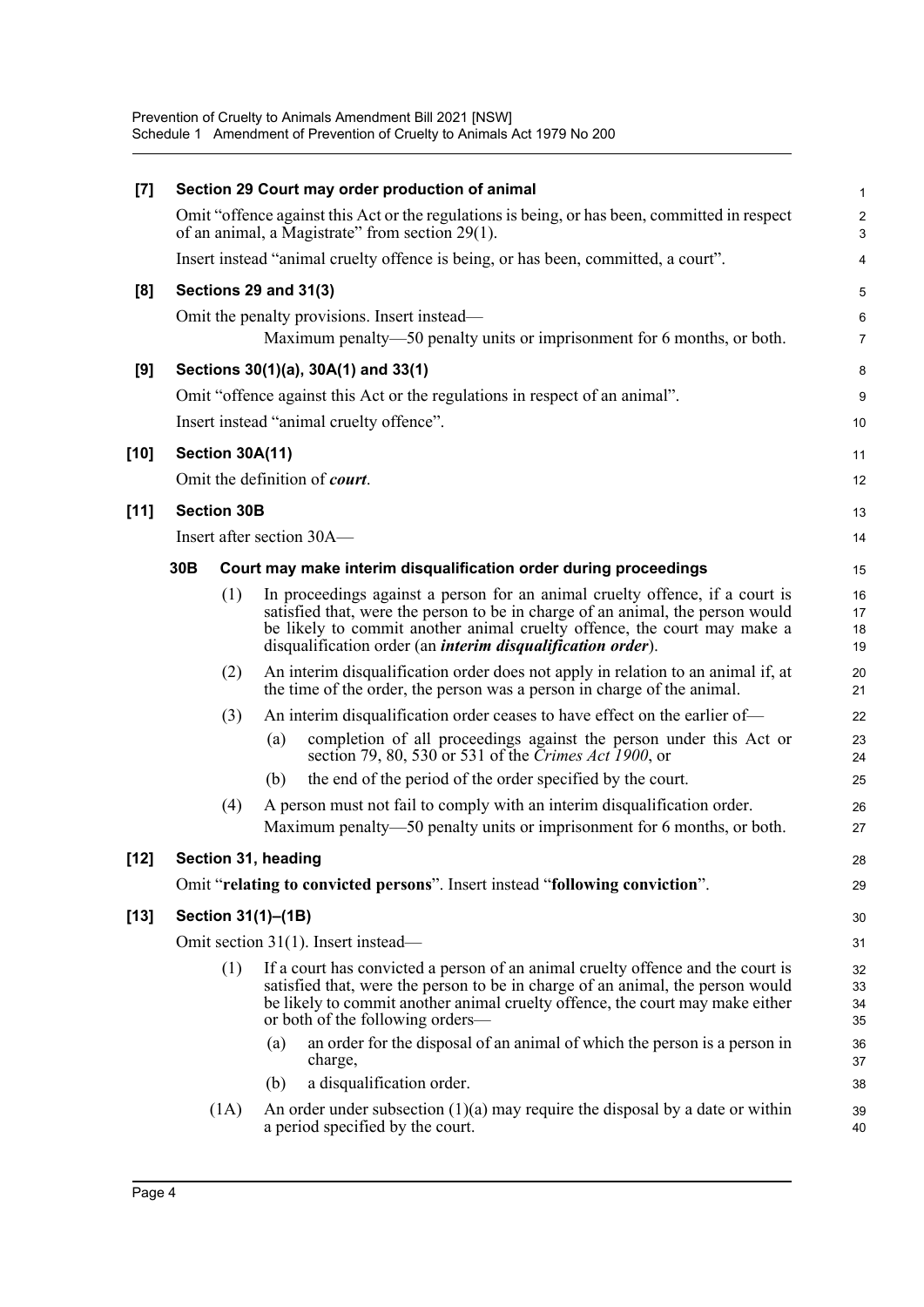|      | (1B)                                                  | An order under subsection $(1)(b)$ ceases to have effect at the end of the period<br>of the order specified by the court.                                                                                                           | 1<br>$\overline{\mathbf{c}}$ |
|------|-------------------------------------------------------|-------------------------------------------------------------------------------------------------------------------------------------------------------------------------------------------------------------------------------------|------------------------------|
| [14] |                                                       | <b>Section 34 Proceedings for offences</b>                                                                                                                                                                                          | 3                            |
|      | Omit section 34(2).                                   |                                                                                                                                                                                                                                     | 4                            |
| [15] | <b>Schedule 2 Savings and transitional provisions</b> |                                                                                                                                                                                                                                     |                              |
|      |                                                       | Insert at the end of the Schedule, with appropriate Part and clause numbering—                                                                                                                                                      | 6                            |
|      | <b>Part</b>                                           | <b>Provisions consequent on enactment of Prevention</b>                                                                                                                                                                             | 7                            |
|      |                                                       | of Cruelty to Animals Amendment Act 2021                                                                                                                                                                                            | 8                            |
|      |                                                       | <b>Meaning of "amending Act"</b>                                                                                                                                                                                                    | 9                            |
|      |                                                       | In this Part-                                                                                                                                                                                                                       | 10                           |
|      |                                                       | <b>amending Act</b> means the Prevention of Cruelty to Animals Amendment Act<br>2021.                                                                                                                                               | 11<br>12                     |
|      |                                                       | Orders available to the court and alternative summons                                                                                                                                                                               | 13                           |
|      |                                                       | Sections 29, 30, 30A, 31 and 33, as amended by the amending Act, extend to<br>permit the orders referred to in those sections to be made even if the relevant<br>proceedings commenced before the commencement of the amending Act. | 14<br>15<br>16               |
|      |                                                       | Interim disqualification orders                                                                                                                                                                                                     | 17                           |
|      |                                                       | Section 30B, as inserted by the amending Act, extends to proceedings<br>commenced, but not finally determined, before the commencement of the<br>amending Act.                                                                      | 18<br>19<br>20               |
|      |                                                       |                                                                                                                                                                                                                                     |                              |

**[14] Section 34 Proceedings for offences**